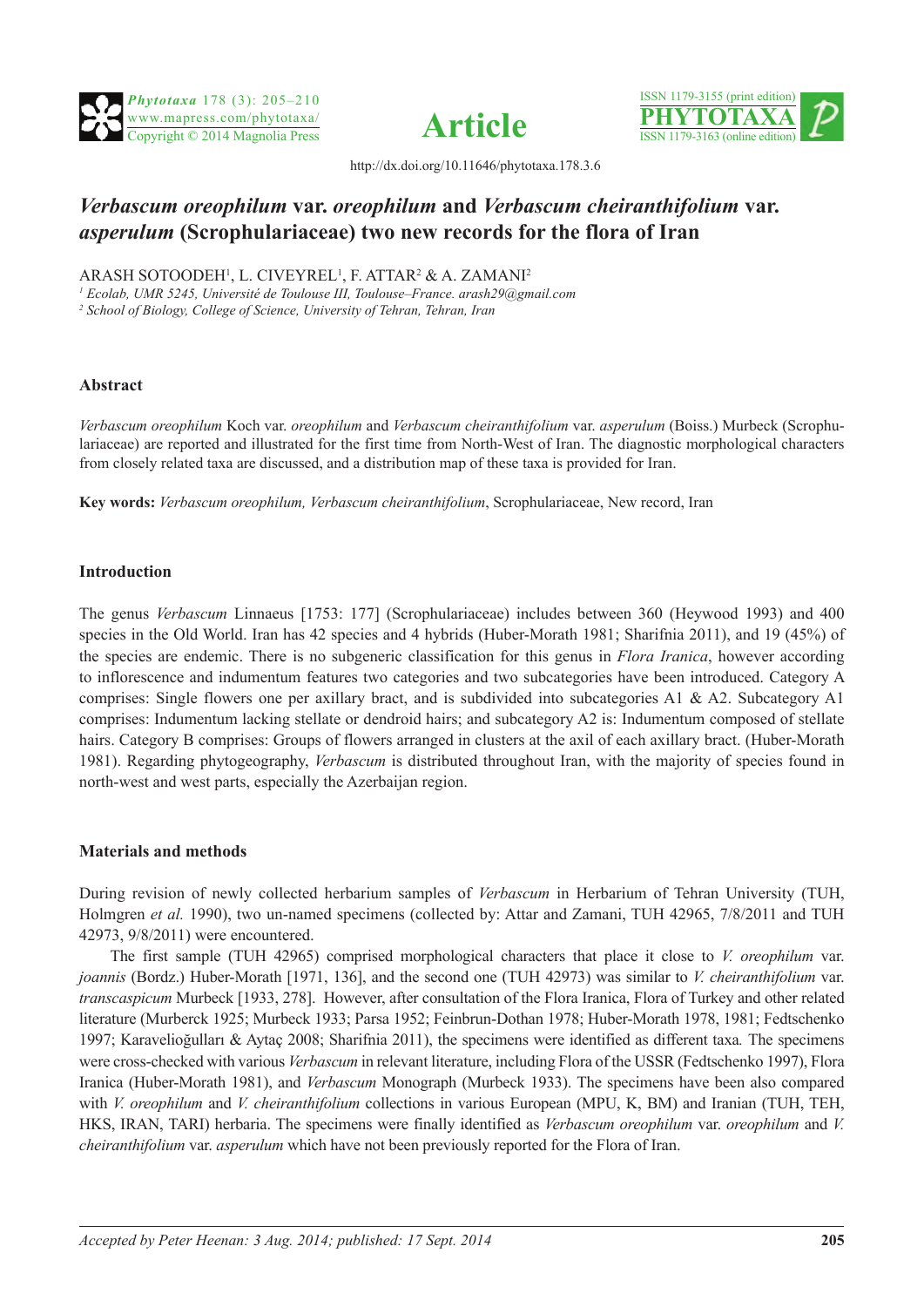#### **Key of varieties (Huber-Morath, 1978, 1981)**

| a. | Calyx up to 2 mm; capsule cylindrical        |     | var <i>asperulum</i> |
|----|----------------------------------------------|-----|----------------------|
| b. | Calyx $2-3(-4)$ mm; capsule oblong-elliptic. | var |                      |

Description:—Habit: biennial, 30–120 cm high; tomentose with fine, short, adpressed or subadpressed, yellowish more rarely greyish or whitish, soft or more frequently somewhat harsh stellate hairs. Stem terete, longitudinally striate, usually many-branched. Basal leaves linear-oblanceolate to oblong,  $7-30 \times 1.5-8$  cm, acute and acuminate, entire or rarely crenate; petiole 2–6 cm long; upper cauline leaves lanceolate to broadly ovate and suborbicular,  $\pm$ acuminate, rounded or subcordate at base. Inflorescence rarely simple, usually with many slender, erect-spreading branches, forming oblong to ovate panicle, with  $\pm$  loose clusters of 2–7 flowers. Bracts triangular to linear-lanceolate, acuminate. Pedicels to 12 mm long; bracteoles lanceolate. Calyx up to 2 mm long, lobes linear to triangular-lanceolate, acute or acuminate, densely tomentose and glandular. Corolla yellow, 20–25 mm diam., without pellucid glands, stellate-tomentose outside. Stamens 5, anthers reniform, filaments with whitish-yellow wool up to anthers. Capsule cylindrical,  $4-7 \times 2-4$  mm, densely stellate-tomentose.

Phenology:—Flowering has been recorded from June to August.

Habitats:—Found in steppe, stony places, vineyards, 200–2000 m.

Examined specimens of *V. cheiranthifolium* var. *asperulum*:—**Iran**. Azerbaijan, 1754m, *Attar and Zamani 42973* (TUH!). **Turkey**. Prov. Elazig, 1954, *Davis 22073* (BM!); Paphlagonia, 1892, *Sintenis 4212* (BM!, type); Paphlagonia, 1892, *Sintenis 4212* (K!, type); Cypres, Mesogis, 1844, *Boissier s.n.* (K!, syntype).

Examined specimens of *V. cheiranthifolium* var. *transcaspicum*:—**Iran.** Muteh, 2500 m, 1971, *Edmondson 815* (K!); Khorasan: W of Bojnurd, 2500 m, 1971, *Edmondson 749* (K!); Kurdestan: between Sanandaj and Mahabad, 1400 m, 1960, *Furse & Synge 720* (K!) ; mountain 150 km E Tehran, 2000 m, 1968, *Fishwick 37* (K!); M. Alburz, near Karaj, 1600–2000 m, 1937, *Rechinger s.n.* (K!); Kordestan: Sanandaj, 1200–1400 m, 1963, *Jacobs 6981* (K!); Shahrud, 2000 m, 1948, *Rechinger 6243* (K!); Tabriz, 1927, *Smith 2033* (K!);: Damghan, Semnan, 2200–2600 m, 1948, *Behboudi and Aellen 195* (BM!,). **Turkey.** Tspili, Yehlah, 1936, *Lindsay 1271* (BM!). **Turkmenstan.** Ashgabad, Suluklu, 1900, *Bornmuller 800* (BM!, type);

#### **Acknowledgements**

This research was supported by a grant from Campus France in the program Gundishapur (27907RL). The authors thanks the herbarium keepers from Europe (MPU, K, BM), and Iran (TUH, TEH, HKS, IRAN, TARI) and thank Mr. Lhote for his support.

#### **References**

Boissier, E. (1844) *Verbascum asperulum*. *Diagnoses Plantarum Orientalium novarum*. *Ser. 1* 4: 57.

- Fedtschenko, B.A. (1997). *Verbascum* L. *In*: Schischkin, B.K. & Bobrow, E.G. (eds.) *Flora of U.S.S.R*., *Vol. 22.* Izdatel'stvo Akademii Nauk S.S.S.R. Leningrad, pp. 132–197.
- Feinbrun-Dothan, N. (1978) *Verbascum* L. *In:* Zohary, M. & Feinbrun–Dothan, N. (Eds.) *Flora Palaestina*, *Vol. 3.* Jerusalem Academic Press, pp. 282–302.
- Freyn, J.F. & Sintenis, P.E.E. (1894) *V. cylindraceum. Oesterreichische Botanische Zeitschrift* 44: 295.
- Heywood, V.H. (1993) *Flowering Plants of the World*. Oxford University Press, pp. 243–245.
- Holmgren, P.K., Holmgren, N.H. & Barnett, L.C. (1990) *Index Herbariorum I: The Herbaria of the World*. Eighth ed., Regnum Veg, 20 pp.
- Huber-Morath, A. (1971) *Verbascum oreophilum* var. *joannis. Denkschriften der Schweizerischen Naturforschenden Gesellschaft* 87: 136.
- Huber-Morath, A. (1978) *Verbascum* L. *In:* Davis, P.H. (Ed.) *Flora of Turkey and the East Aegean Island, Vol. 6*. Edinburgh University Press, Edinburgh, pp. 461–603.
- Huber-Morath, A. (1981) *Verbascum* L. *In:* Rechinger, K.H. (Ed.) *Flora Iranica*, *Vol. 147.* Akademische Druck-u-Verlagsanstalt Graz, pp.  $1 - 51$

Karavelioğulları, F.A. & Aytaç, Z. (2008) Revision of the Genus *Verbascum* L. (Group A) in Turkey. *Botany Research Journal* 1(1):